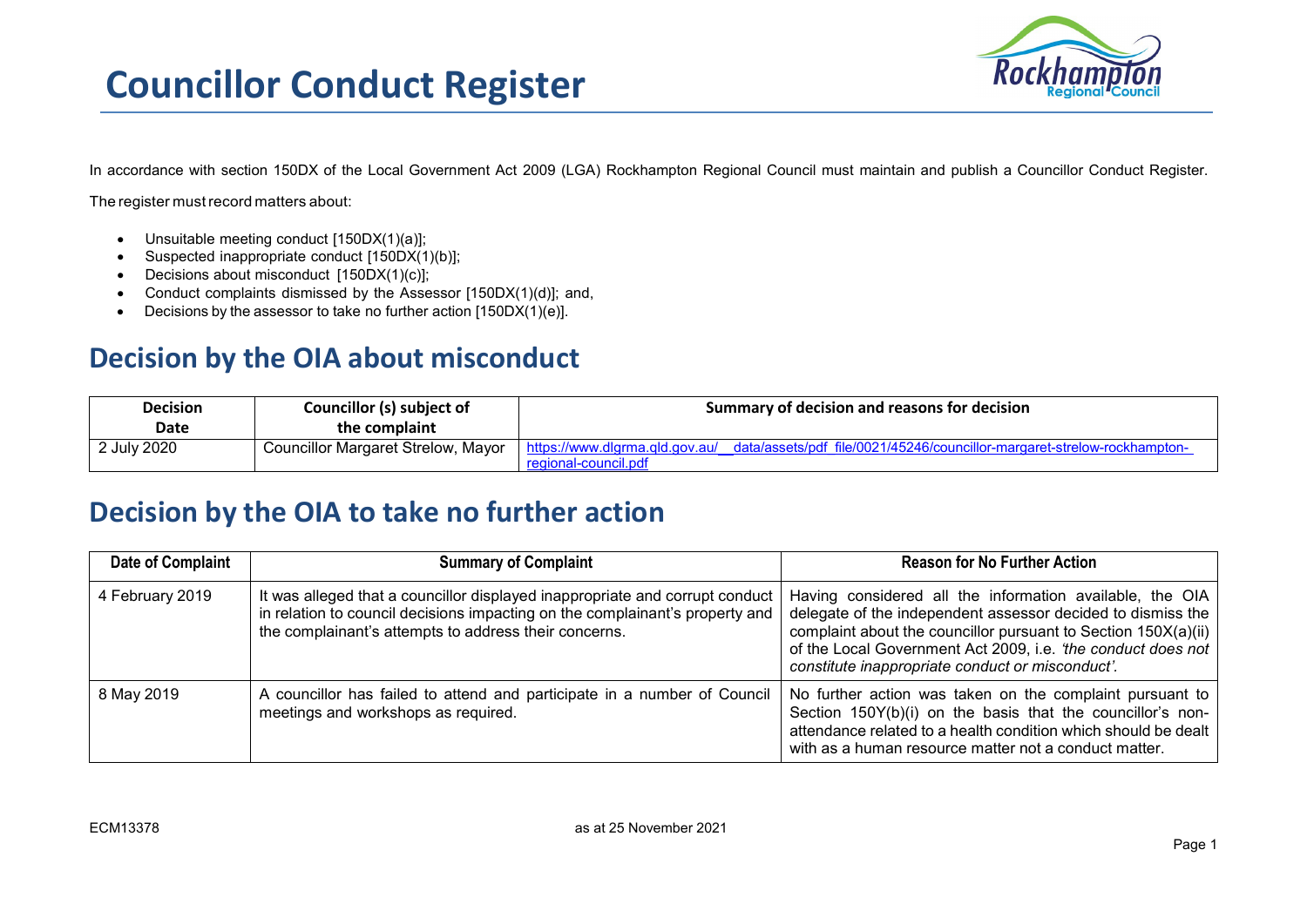## **Councillor Conduct Register**



| Date of Complaint | <b>Summary of Complaint</b>                                                                                                                                                                                           | <b>Reason for No Further Action</b>                                                                                                                                                                                                                                                                                                                                            |
|-------------------|-----------------------------------------------------------------------------------------------------------------------------------------------------------------------------------------------------------------------|--------------------------------------------------------------------------------------------------------------------------------------------------------------------------------------------------------------------------------------------------------------------------------------------------------------------------------------------------------------------------------|
| 20 May 2019       | It was alleged that a councillor persuaded staff of Council's Works<br>Department to undertake works near the councillor's residence.                                                                                 | The OIA delegate made the decision to dismiss the complaint<br>pursuant to section 150X(a)(i) on the basis that the complaint<br>is being dealt with by another entity.                                                                                                                                                                                                        |
| 21 June 2019      | It was alleged that a councillor engaged in inappropriate conduct.                                                                                                                                                    | Complaint was withdrawn.                                                                                                                                                                                                                                                                                                                                                       |
| 26 July 2019      | It was alleged a councillor mentioned or displayed confidential OIA<br>correspondence to a Council staff member who was in a vulnerable position,<br>and the correspondence mentioned the Council staff member's name | The OIA delegate made the decision not to take further action<br>pursuant to Section 150Y(b)(ii) on the basis that there was<br>insufficient information available to the OIA to form an opinion<br>as to whether the conduct was inappropriate conduct or<br>misconduct.                                                                                                      |
| 1 December 2019   | It is alleged that a Councillor became involved with the decision making of<br>a council employee in relation to an approval of a structure which was a<br>breach of the separation of powers.                        | The OIA dismissed the complaint pursuant to section<br>150X(a)(ii) of the Local Government Act 2009 as the conduct<br>does not constitute inappropriate conduct or misconduct. The<br>decision was made by the delegated council officer. There<br>was no evidence that the councillor had any inappropriate<br>involvement in this decision.                                  |
| 3 December 2019   | It is alleged that Councillors had engaged in the perversion of the process<br>of public consultation for making of the new local law and policy.                                                                     | The OIA dismissed the complaint pursuant to section<br>$150X(a)(ii)$ of the Act as the conduct did not constitute<br>inappropriate conduct or misconduct by a councillor. The<br>complaint was about a consultation process for a new local<br>law, which had previously been investigated by another<br>government agency, and was not within the jurisdiction of the<br>OIA. |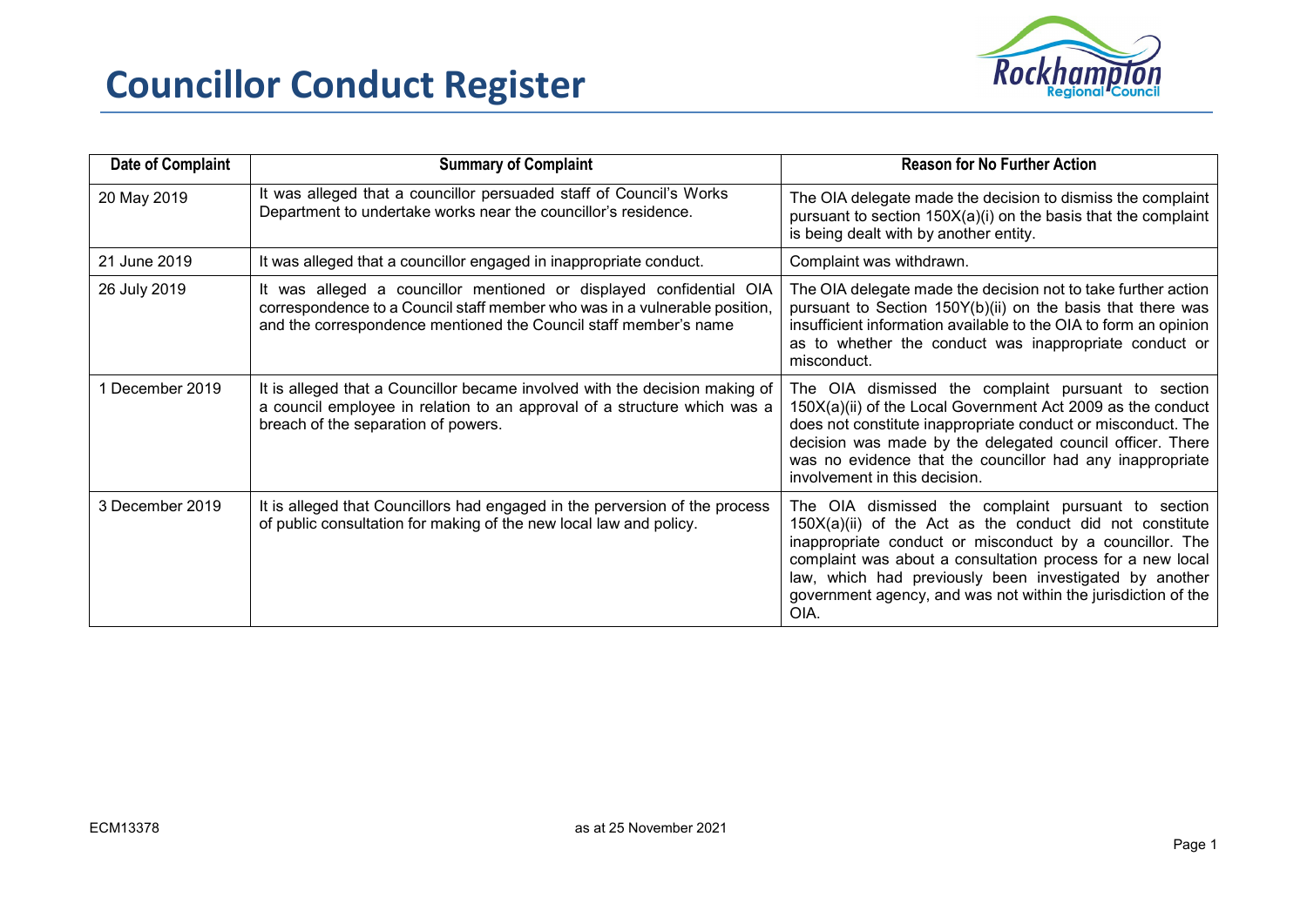

| Date of Complaint | <b>Summary of Complaint</b>                                                                                                                                                                                                                                                                                                                                                                                                                    | <b>Reason for No Further Action</b>                                                                                                                                                                                                                                                                                                                                                                                                                                                                                                                                                                                                                                                                                                                              |
|-------------------|------------------------------------------------------------------------------------------------------------------------------------------------------------------------------------------------------------------------------------------------------------------------------------------------------------------------------------------------------------------------------------------------------------------------------------------------|------------------------------------------------------------------------------------------------------------------------------------------------------------------------------------------------------------------------------------------------------------------------------------------------------------------------------------------------------------------------------------------------------------------------------------------------------------------------------------------------------------------------------------------------------------------------------------------------------------------------------------------------------------------------------------------------------------------------------------------------------------------|
| 5 June 2020       | It is alleged that a councillor disclosed confidential council information to a<br>third party. On a separate occasion, the councillor failed to disclose a conflict<br>of interest during a council meeting. The conflict of interest related to the<br>councillor being an office holder in a community organisation.                                                                                                                        | The OIA decided to take no further action pursuant to section<br>150Y(b)(iii) of the Local Government Act 2009 [the Act] on the<br>basis that taking further action would be an unjustifiable use<br>of resources. The councillor was afforded the benefit of the<br>Independent Assessor's short-term amnesty for new<br>councillors who are suspected of having engaged in<br>misconduct which is not serious. The OIA has written to the<br>councillor and provided the councillor with resources to assist<br>them to identify and manage their conflicts of interest moving<br>forward, and to understand what information is confidential to<br>council and why. Repeat breaches during the amnesty period<br>will not receive the benefit of the amnesty. |
| 30 November 2020  | It is alleged that a councillor engaged in misconduct by granting a sporting<br>club permission to utilise McLeod Park as a training facility without the<br>appropriate authorisation to make this decision.                                                                                                                                                                                                                                  | The OIA decided to take no further action pursuant to section<br>150Y(b)(iii) of the Local Government Act 2009 [the Act] on the<br>basis that taking further action would be an unjustifiable use<br>of resources.<br>After an investigation, it appeared likely that the club<br>misunderstood what the councillor had told them. There was<br>evidence that corroborated that misunderstanding by the club<br>of explanations made by other council employees. On that<br>basis, it was decided that further investigation would be an<br>unjustifiable use of resources.                                                                                                                                                                                      |
| 16 March 2021     | It was alleged that a Councillor breached the Code of Conduct for<br>Councillors in Queensland by failing to address or respond to a member of<br>the public's requests and questions regarding the funding of road upgrades.<br>It was alleged that by referring the requests to the CEO, and by not<br>answering the questions, the Councillor failed to be transparent and failed<br>to clearly and accurately explain council's decisions. | The OIA dismissed this matter pursuant to section 150X(a)(ii)<br>of the Local Government Act 2009 (the Act), as the conduct<br>does not raise a reasonable suspicion of inappropriate<br>conduct or misconduct. The OIA considered that the<br>appropriate way for the Councillor to deal with the complaint,<br>questions and concerns raised by the member of the public,<br>was to refer these matters the CEO. This is consistent with<br>the relevant responsibilities of a Councillor and of local<br>government employees, as contained in Section 12 and 13 of<br>the Act, respectively.                                                                                                                                                                 |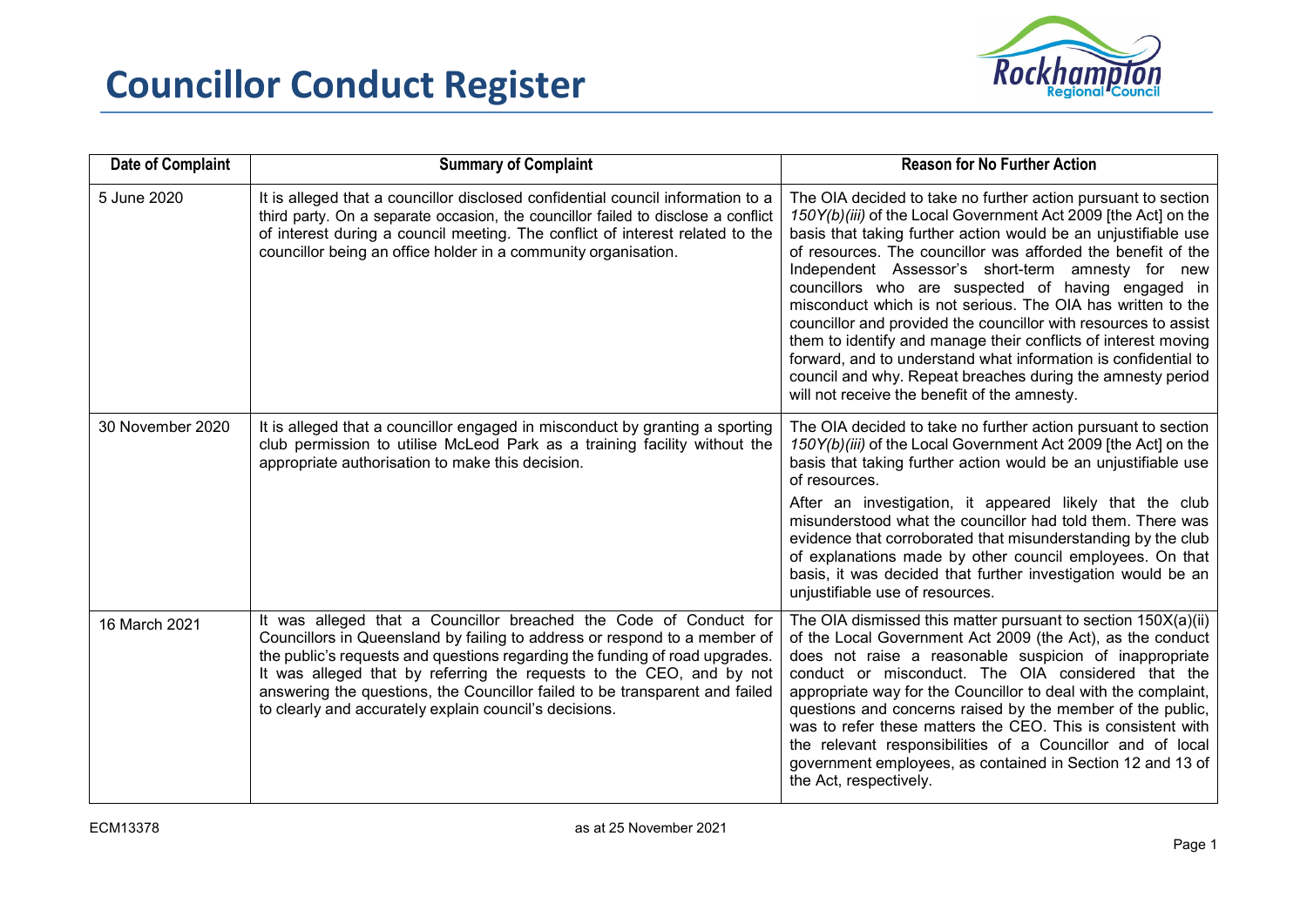



| Date of Complaint | <b>Summary of Complaint</b>                                                                                                                                                                                                                                                                                                                                                                                                                                                                                                                                                                                                                                      | <b>Reason for No Further Action</b>                                                                                                                                                                                                                                                                                                                                                                                                                                                                                                                                                                                                                                                                                                                                              |
|-------------------|------------------------------------------------------------------------------------------------------------------------------------------------------------------------------------------------------------------------------------------------------------------------------------------------------------------------------------------------------------------------------------------------------------------------------------------------------------------------------------------------------------------------------------------------------------------------------------------------------------------------------------------------------------------|----------------------------------------------------------------------------------------------------------------------------------------------------------------------------------------------------------------------------------------------------------------------------------------------------------------------------------------------------------------------------------------------------------------------------------------------------------------------------------------------------------------------------------------------------------------------------------------------------------------------------------------------------------------------------------------------------------------------------------------------------------------------------------|
| 26 May 2021       | It is alleged a Councillor failed to treat a fellow councillor with courtesy,<br>honesty and fairness and breached the Code of Conduct for Councillors in<br>Queensland when:<br>1. In a meeting the councillor was chairing ignored the other councillor's<br>light signal to speak about an issue.<br>2. In a meeting the councillor was chairing singled out the other councillor<br>and challenged them about their thoughts on a council asset.<br>3. The councillor sent a mobile phone text message to all councillors<br>accusing the councillor of deliberately undermining the councillor when<br>they attended an event in the councillor's division. | The OIA decided to take no further action pursuant to section<br>150Y(b) (i) of the Local Government Act 2009 [the Act] on the<br>basis that the conduct did not meet the threshold of<br>inappropriate conduct or misconduct.<br>Council's new COVID safe seating arrangements and screens<br>caused times when councillors' microphones were obstructed<br>from the view of the chair of the meeting. This was confirmed<br>by the CEO. The conduct did not appear to be deliberate.<br>Witness reports from others attending the meeting did not<br>support the complainant councillor's view that they were<br>singled out for having a different view on the council asset.<br>The councillor was clarifying an unwritten protocol for<br>councillors attending activities. |
| 17 August 2020    | It was alleged all councillors had made a decision to adopt a policy which<br>was not in accordance with state and federal legislation and discriminated<br>against people with a disability.<br>It was also alleged a councillor had failed to address an issue raised by a<br>resident.                                                                                                                                                                                                                                                                                                                                                                        | The OIA dismissed this matter pursuant to section 150X(a)(ii)<br>of the Local Government Act 2009 (the Act) as the conduct<br>does not raise a reasonable suspicion of inappropriate<br>conduct or misconduct within the meaning of the Act.<br>The administrative development and adoption of a council<br>policy was not considered to amount to inappropriate conduct<br>or misconduct by a councillor within the meaning of the Act.<br>Complaints about administrative decisions of public sector<br>bodies would normally fall within the jurisdiction of the<br>Queensland Ombudsman.                                                                                                                                                                                     |
| 31 August 2021    | The complainant reported a nuisance, situated within the Rockhampton<br>Regional Council area.                                                                                                                                                                                                                                                                                                                                                                                                                                                                                                                                                                   | The OIA dismissed this matter pursuant to section 150X(a)(ii)<br>as the conduct does not raise a reasonable suspicion of<br>inappropriate conduct or misconduct by a Councillor as<br>defined by the Act.<br>Attempts by the OIA to contact the complainant to re-direct<br>this complaint to the correct jurisdiction were unsuccessful.                                                                                                                                                                                                                                                                                                                                                                                                                                        |